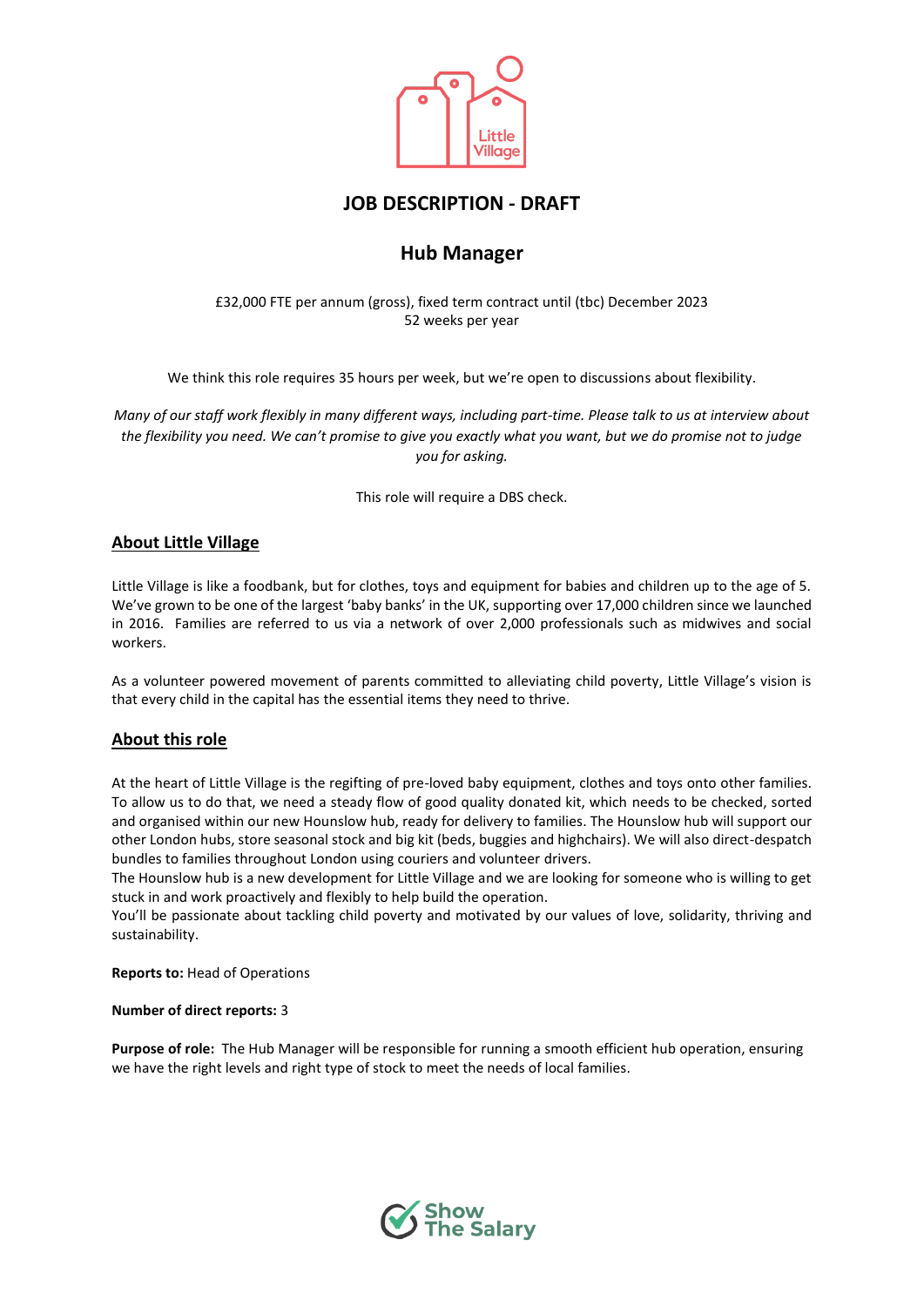

# **Key Tasks and Accountabilities**

#### **Facilities**

- Responsible for set up and smooth running of the hub operation. Working with the Head of Operations to continually monitor site layout to improve efficiencies.
- Managing smooth running of the site; designated key holder, liaising with onsite landlord team and point of contact for any maintenance issues.
- Ensuring the space is kept clean and tidy by managing the cleaning schedule and ensuring that waste is disposed of safely and appropriately.
- Carrying out daily, weekly, monthly checks of M&E (mechanical and engineering) where appropriate.
- Liaising with external contractors when needed.

## **Operations**

- Overall Management of support to families, including bulk Happy Baby deliveries (or similar arrangement), collection by families and direct despatch.
- Coordinating the day-to-day running of the hub including planning for week/ month and term. Includes sorting, packing, monitoring stock requirements, issuing stock, maintaining accurate records and disposal of unsuitable items
- Responsible for managing receiving donations; ensuring donors are welcomed and their details are captured.
- Ensuring packing and dispatch database is kept up to date to allow management of workflow and delivery co-ordination.

## **Network Stock**

- Responsible for outgoing stock management including organisation of hub stock, ensuring it is stored safely, maintaining good stock levels and liaising with colleagues to source low stock items in a timely manner.
- Working with Network Stock Coordinator to dispose of excess stock appropriately and in line with our sustainability commitments.
- Working with the Transport Manager to coordinate stock flow between sites and collections and drop-offs are in-line with hub needs.
- Keeping accurate records of incoming stock, included donated and procured items.

## **People**

- Responsible for line management of employee team within the hub including managing rotas and team absence.
- Ensuring volunteers are well supported and remain engaged and motivated and understand Little Village values and objectives.
- Managing volunteer rota to ensure adequate resourcing levels on a weekly basis and liaising with Volunteer Manager on resourcing gaps and recruitment
- Responsible for ensuring volunteer sessions are professional, productive and fun and that volunteers are appropriately thanked for their time.
- Line Management of Team Leader and Packers.

## **Health and Safety**

- Responsible for all aspects of Health and Safety within the hub, ensuring safe working practices at all times and the safety of employees and volunteers. This includes but is not limited to; ensuring risk assessments are adhered to, hygiene control measures and manual handling processes are implemented and adhered to at all times
- Conducting individual risk assessments when needed, including PEEPs
- Responsible First Aider on site and Chief Fire Marshal responsibilities (training will be given).
- Recording and reporting on H&S incidents and cascading to line management, where appropriate.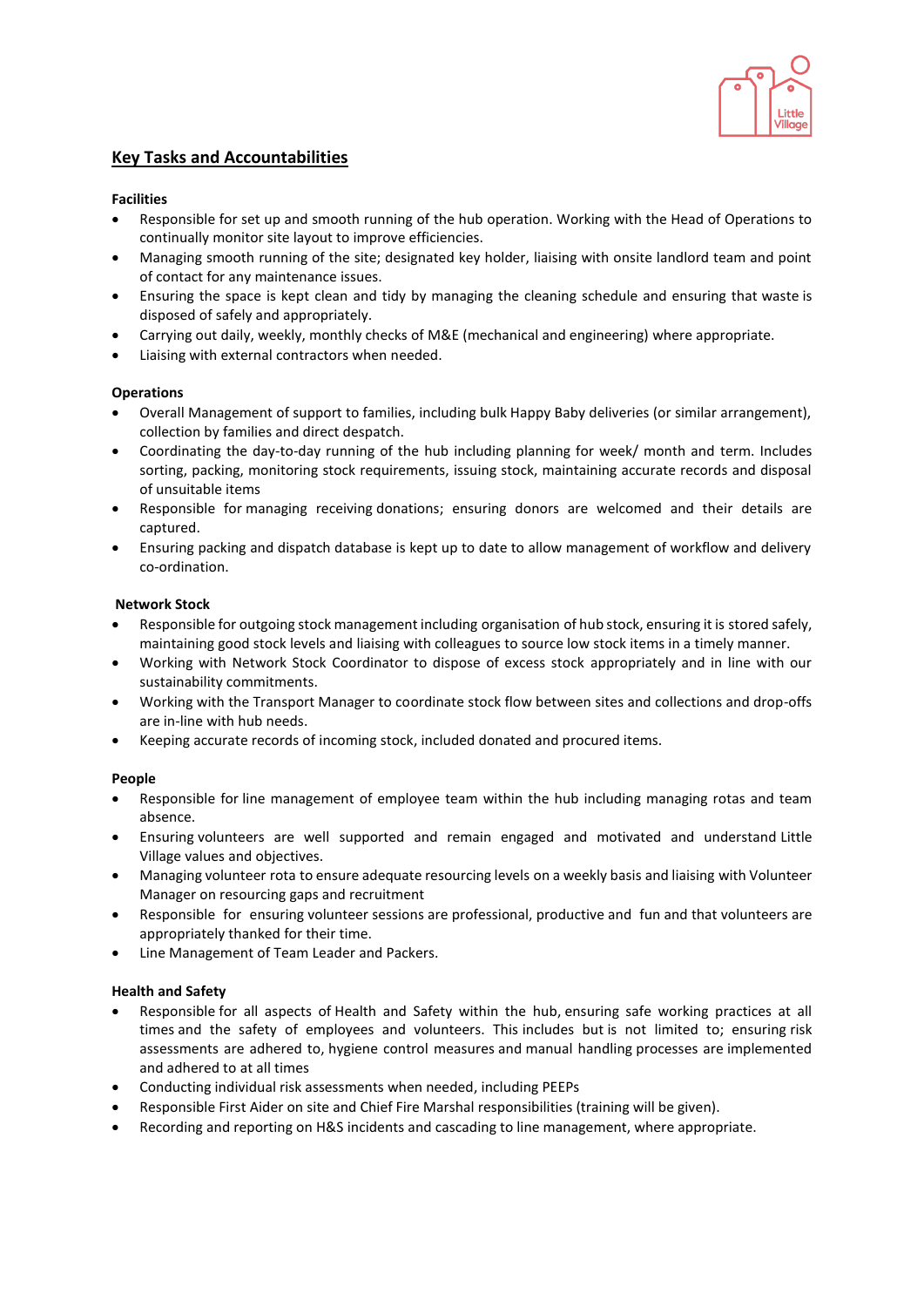

## **Transport**

- Main point of contact for all deliveries in and out. Liaison with Transport Manager on the weekly schedule. Ensuring all courier packages are despatched/troubleshooting where necessary.
- Managing the loading of delivery vans to ensure they are packed in a logical manner, troubleshooting on delivery day.

# **General**

- Unloading and loading delivery vans, sorting and placing items on to racks, and shelves and using a pallet trolley to move kit around.
- Ensuring compliance with GDPR policy and that sensitive information is kept secure and disposed of properly.
- Representing Little Village and our values and to work collaboratively with Little Village employees and volunteers.
- Desire to learn our Salesforce CRM and Database. Working with Head of Operations to identify other tech solutions e.g. Inventory management.
- Supporting community engagement activity and representation of Little Village at community events

# **About your skills and experience**

We are looking for a highly motivated person to join our team.

#### **Able to manage multiple priorities**

- Excellent at juggling multiple competing tasks and still deliver on time
- A strong eye for detail

#### **A great team member**

- Able to work autonomously and manage others but also work as part of an effective team
- Value and support everyone who comes into contact, volunteers and works at Little Village

## **A knowledge and passion for our work**

- A passion for tackling child poverty and the role we can play in that
- Honesty, integrity and a strong commitment to our values

## **Essential**

- Warehouse management or logistics management or onsite retail management work experience
- Use of inventory management software and systems
- Line management experience
- Microsoft Office 365 skills (Outlook, Excel, Word)
- Excellent communication skills both written and oral

# **Desirable but not essential**

- Full, clean driving licence
- Knowledge of RIDDOR desirable.
- Experience of working with volunteers or volunteering
- Experience setting up a warehouse or retail operation
- Experience (direct or indirect) of living in poverty

## **What we can offer**

#### **Salary and pension**

The salary for this role is £32,000 per annum FTE (gross). If eligible, we will match your contributions by 3% on pensions.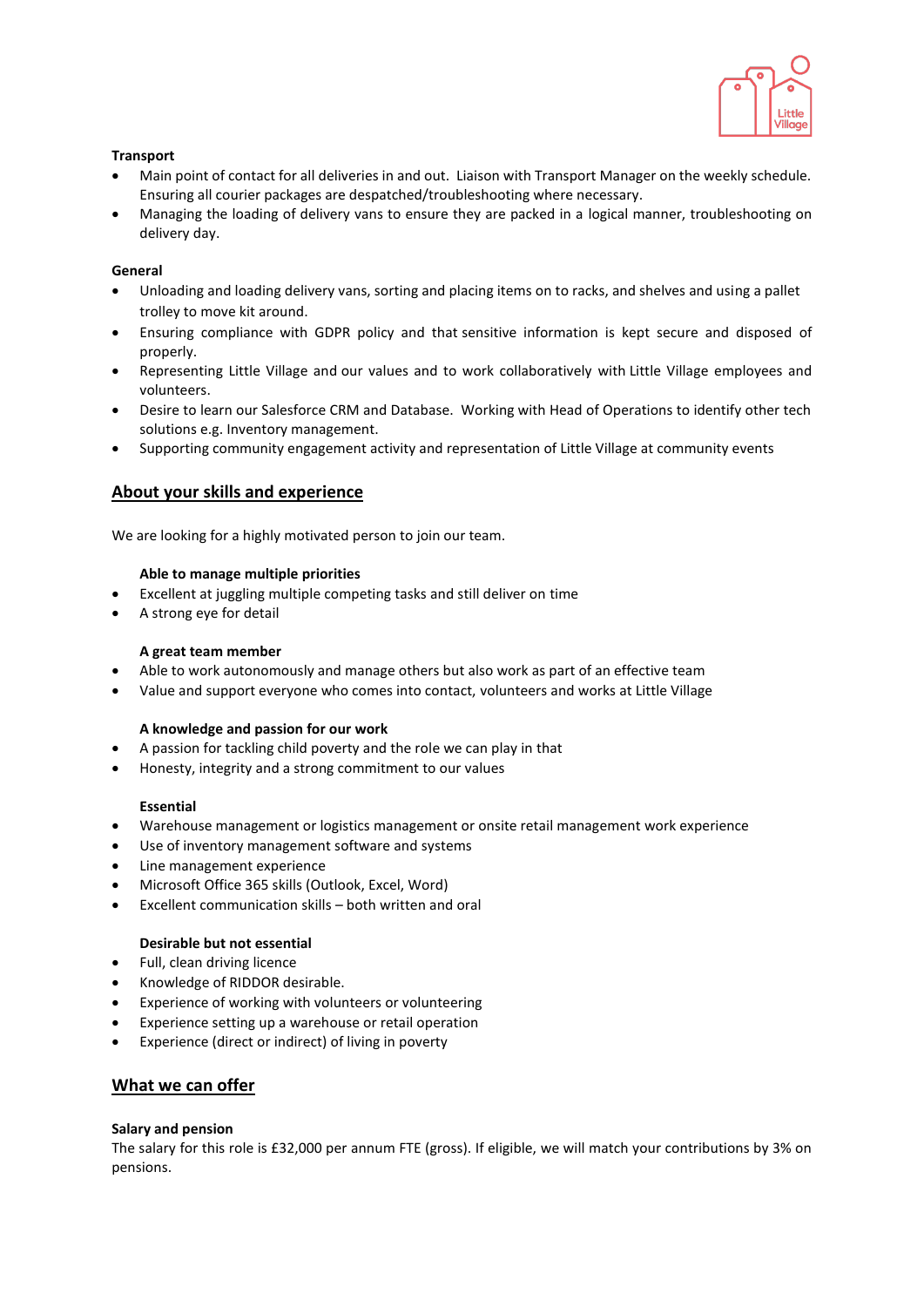

#### **Annual leave**

You will be entitled to 25 days of annual leave plus bank holidays (these will be pro-rated to reflect your working hours if you work less than 35 hours per week).

#### **Hours of work**

We think this role requires 35 hours per week, but we're open to discussions about flexibility. This is a 52 weeks per year contract.

#### **Location**

This role will be based at the Little Village Hounslow site, which is located at: Unit 27, Treaty Shopping Centre, First floor, London TW3 1QL (former Debenhams).

#### **Contract**

This is a fixed term contract, starting as soon as possible and finishing in (tbc) December 2023. You will have a probation period of 3 months.

# **The application process**

Little Village operates in London, one of the most diverse cities in the world. We are working towards a goal where our team fully reflects that diversity and difference in lived experiences and strongly encourage applications from under-represented groups including people from Black, Asian and Minority Ethnic backgrounds, LGBTQ+ people, people with disabilities, people with lived experience of poverty either personally or through family, experience of the care system, non-graduates and first-in-family graduates. As part of our commitment to fairer recruitment, all applications will be assessed without names and any protected characteristics.

We want Little Village to be a place where our individual differences and contributions are truly recognised and valued. We want to support people with disabilities and are fully committed to make any reasonable adjustments so that everyone can apply to this role. We are serious about working with the right candidate to make this role work for them. To read our Equal Opportunities Policy please se[e here.](https://wp.littlevillagehq.org/wp-content/uploads/2021/06/Little_Village.Equal_Opportunities.March_2021.FINAL-Copy.pdf)

We know everyone's lives are different and that traditional working patterns may not be quite right for you. We think this job requires 35 hours per week but if you are interested in the role but cannot commit to the hours above, we are also open to discussing the hours you are able to do.

The requisite eligibility criteria, or work visa to work in the UK are a requirement for this position and unfortunately, we are not able to offer relocation and/or sponsorship support.

Please note that this position will require a DBS check.

If you need additional support with your application or interview process, then please do let us know what you need and where we can help make this accessible.

To apply, we would like you to complete this [online application form](https://littlevillage.typeform.com/to/IdbUSA44) by 9am on 4 July 2022. Here, you'll be able to attach a CV. You will also need to respond to the following questions, using up to 500 words for each answer.

- What skills and experience would you highlight that are relevant to this role and our work at Little Village?
- How have you successfully juggled multiple priorities and what strategies, systems and processes have helped you to do so?
- How would colleagues and friends describe you? What are your superpowers and how are you still developing?